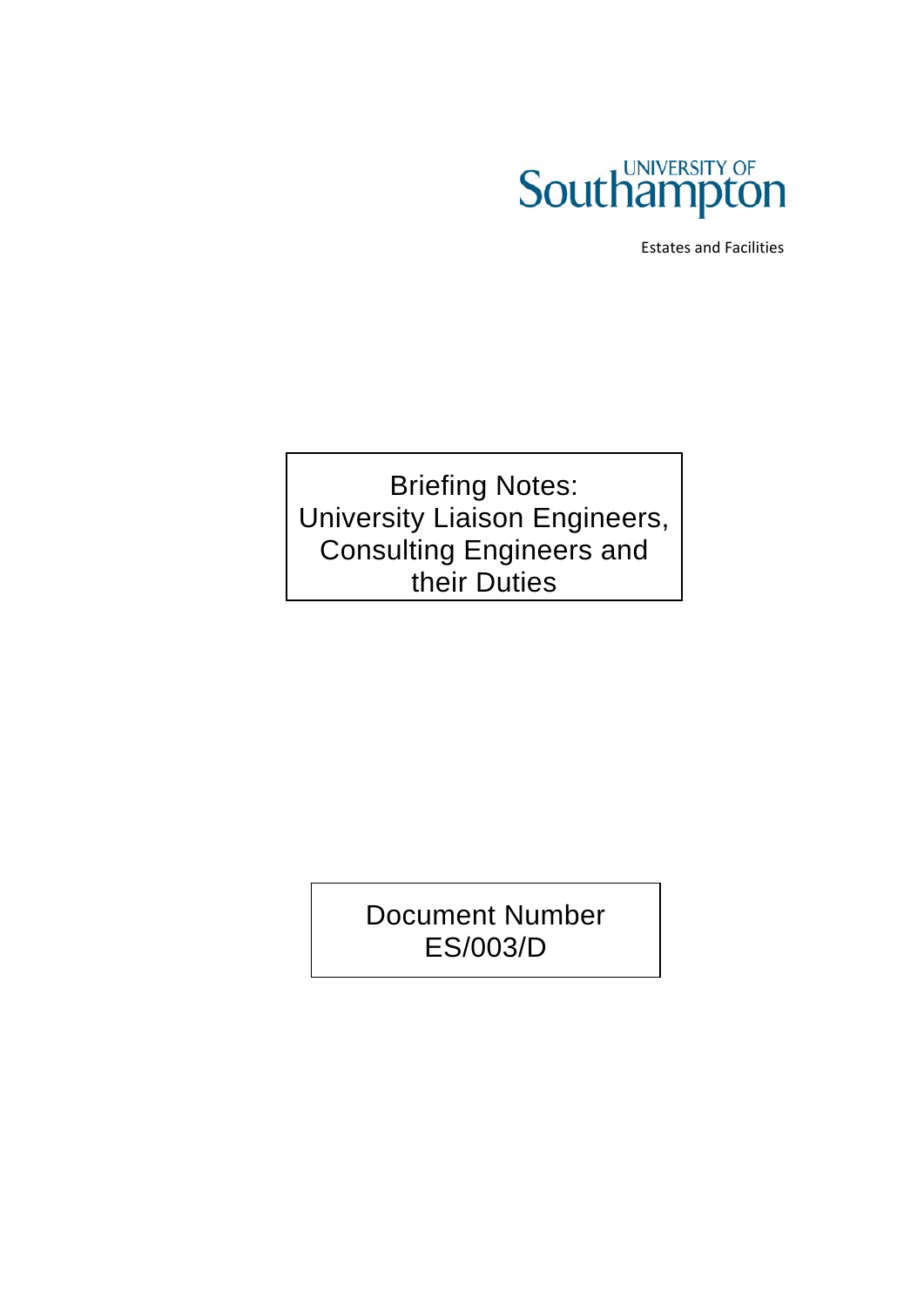# Revision Index.

|   |          | <b>Revised by</b> | <b>Revision made</b>                                                                     |
|---|----------|-------------------|------------------------------------------------------------------------------------------|
| A | 25/11/05 | <b>DAG</b>        | For review                                                                               |
| B | 23/01/06 | <b>DAG</b>        | Issued for use                                                                           |
| C | 15/11/12 | <b>MCT</b>        | CMP referred to, Ref to ACE revised<br>following issue of 2009 edition<br>Issued for use |
| D | 29/01/14 | <b>MCT</b>        | General update<br>Issued for use                                                         |
|   |          |                   |                                                                                          |
|   |          |                   |                                                                                          |
|   |          |                   |                                                                                          |
|   |          |                   |                                                                                          |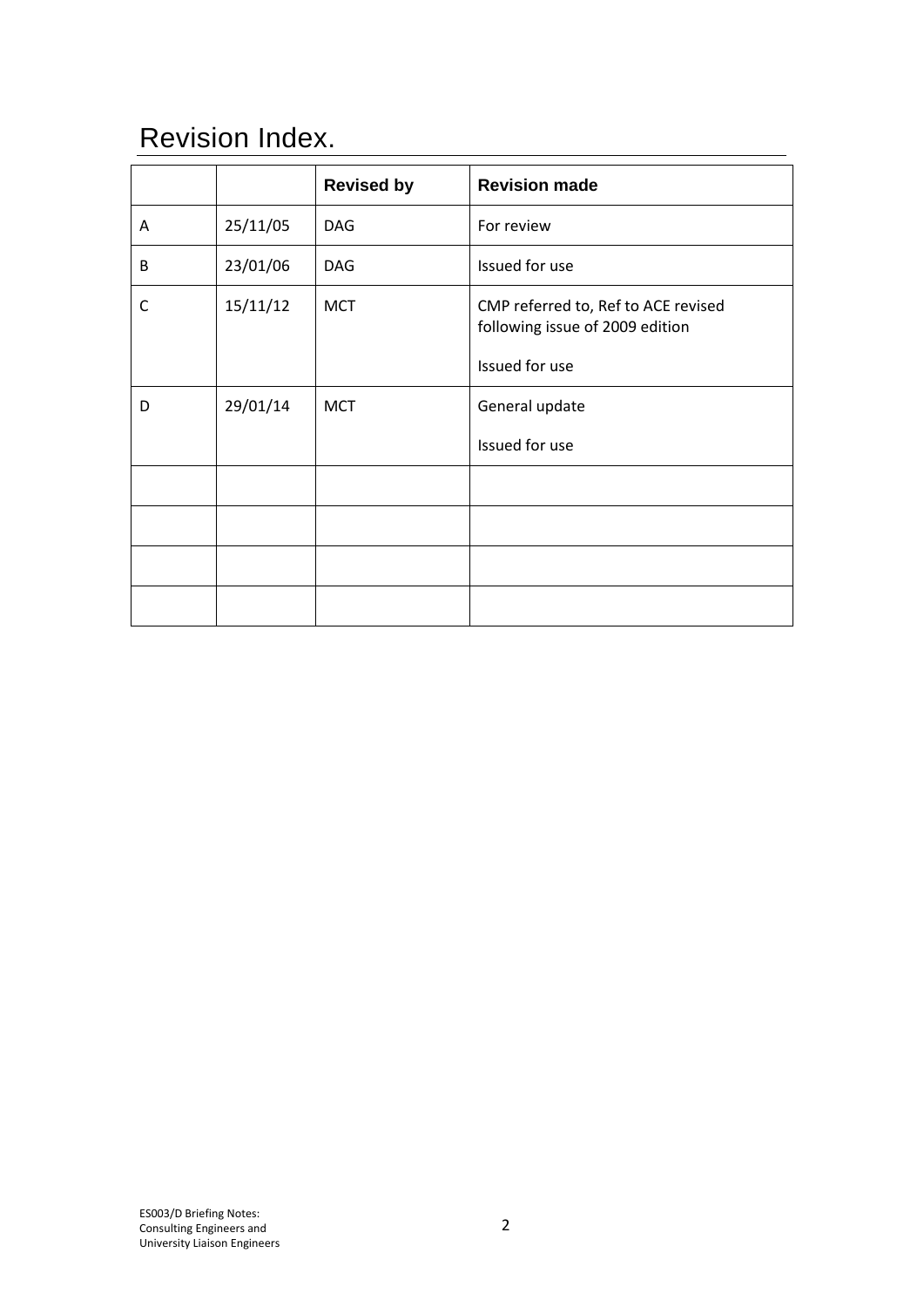# BRIEFING NOTES: UNIVERSITY LIAISON ENGINEERS, CONSULTING ENGINEERS AND THEIR DUTIES

# **1 INTRODUCTION**

These Briefing Notes define the relationship between the Consulting Engineer, who will normally be directly appointed by the University, other members of the Project Team (in particular the Project Manager) and the University Liaison Engineer in delivering Projects that meet the minimum and consistent standards required by the University.

This formalised route of communication is intended to avoid potential confusion and consequent inconsistency in design approach. It is not, however, intended to be a barrier to informal discussions between the Consulting Engineer and other members of the University staff and students but any agreements reached on mechanical or electrical building services design issues shall always be formally agreed directly with the Liaison Engineer as well as within the formalised routes defined in any contracts and/or agreements.

No comment or suggestions made by the Liaison Engineer shall absolve the Consulting Engineer of their obligations under their contracts and/or agreements. The Liaison Engineers is not responsible for checking the Consulting Engineer's work.

These briefing notes do not take precedence over any written agreement between the Consulting Engineers and the University but it shall be the responsibility of the Consulting Engineer to bring any inconsistency to the attention of the Liaison Engineer at the earliest opportunity.

#### **2 DEFINITIONS**

| Project             | The term Project includes any project carried out<br>at the University including Capital Works Projects<br>(normally managed by the Programme<br>Management Unit or PMU) as well as Long Term<br>Maintenance (LTM), projects carried out for<br>faculties or departments Carbon Management<br>Projects etc. |
|---------------------|-------------------------------------------------------------------------------------------------------------------------------------------------------------------------------------------------------------------------------------------------------------------------------------------------------------|
| The Project Manager | The person or persons appointed by the<br>University to manage delivery of the overall<br>Project. These may be externally appointed<br>Project Managers or internal Project Managers.                                                                                                                      |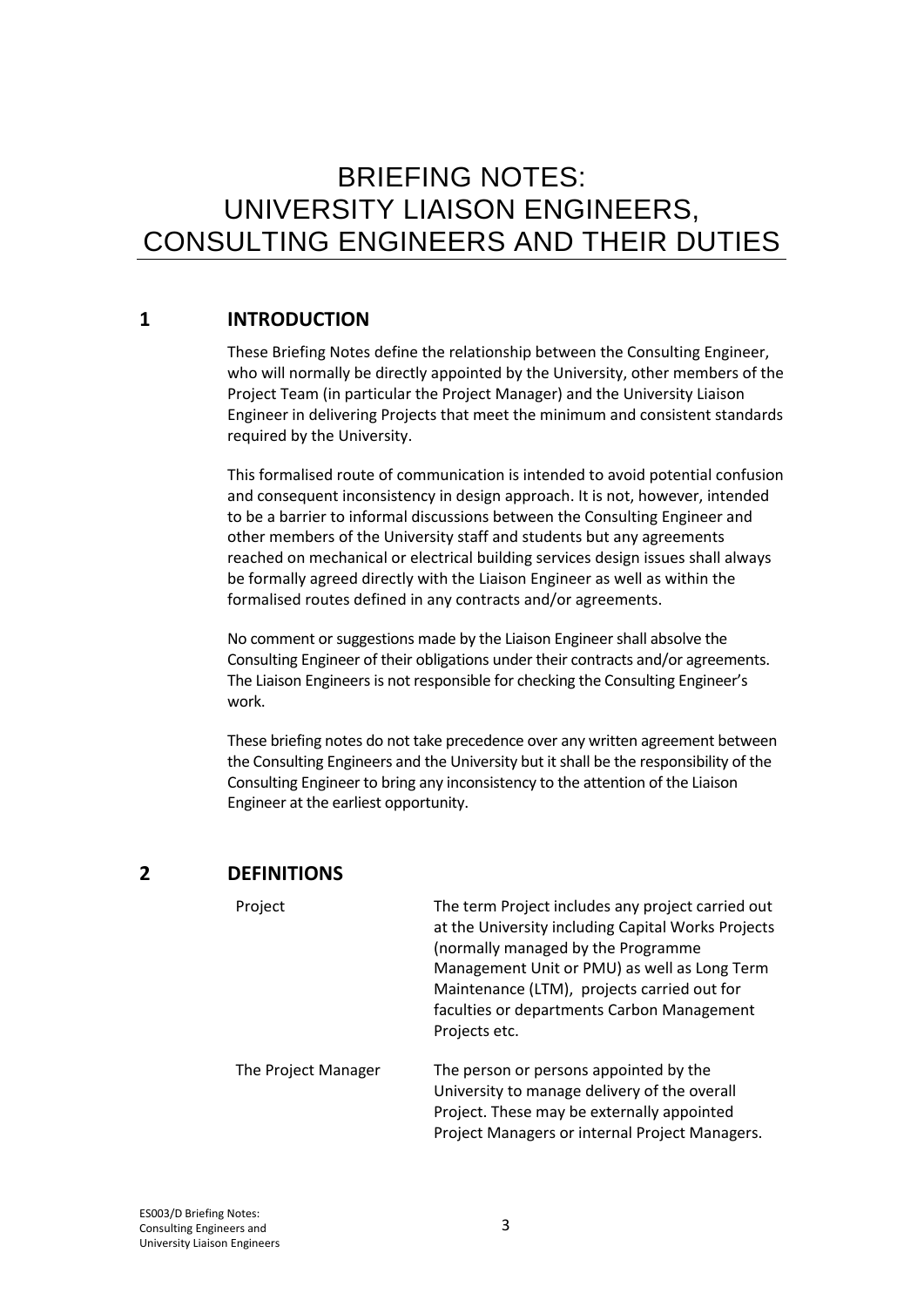| University Liaison<br>Engineer: | The engineer or engineers (normally one<br>mechanical and one electrical), designated by the<br>University to assist the Project Manager and<br>Consulting Engineer in ensuring a consistent and<br>appropriate approach to the design and<br>installation of M&E Services |
|---------------------------------|----------------------------------------------------------------------------------------------------------------------------------------------------------------------------------------------------------------------------------------------------------------------------|
| <b>Consulting Engineer:</b>     | The suitably qualified person or persons assigned<br>by the appointed consulting engineering practice<br>to be responsible for the mechanical and electrical<br>engineering design on the Project                                                                          |

#### **3 NORMAL CONTRACTUAL RELATIONSHIP**

This guide is not intended to override the contractual relationship between the Consulting Engineer and the Project Team, which will normally be as outlined in Figure 1 below.



Figure 1 – Routes of Communication

#### **4 OTHER BRIEFING DOCUMENTS**

The University's current set of Standard Briefing Documents can be found at web sitehttp://www.southampton.ac.uk/estates/policies\_procedures/standardspecifications/ .

Any difficulty in accessing the Standard Briefing Documents shall be raised with the Liaison Engineer.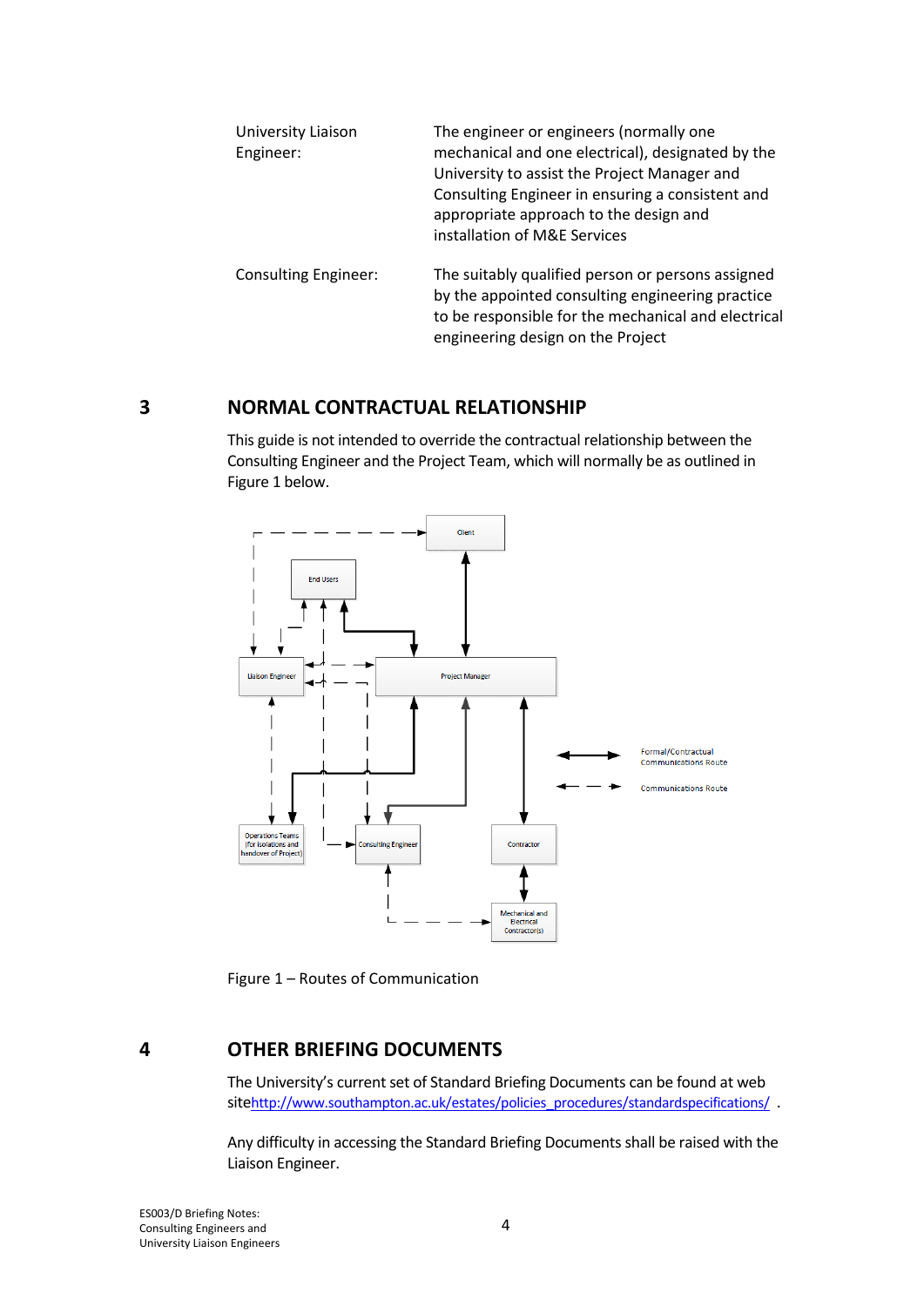The Standard Briefing Documents shall be used as the starting point for the design of mechanical and electrical services.

It should be noted that the Briefing Documents are updated on a rolling basis but may not at any point in time incorporate the latest and best available technology and may on occasions may not comply with latest good practice, guidance or legislation or may include items that have become obsolescent or obsolete.

It shall remain the Consulting Engineer's responsibility to ensure that any such shortcomings are recognised and brought to the attention of the Liaison Engineer and that the most appropriate designs are proposed.

## **5 CONSULTING ENGINEER APPOINTMENT**

- 5.1 Consulting Engineer will normally be appointed under the ACE Agreement 1: Design 2009 Edition and either Schedule of services G(b) detailed design modified to incorporate specific University requirements including:
- 5.1.1 Completion of an option appraisal considering return on investment of differing capital and operating costs after accounting for all environmental and other taxes and any available grants or other incentives.
- 5.1.2 Preparation at the start of the project and updating throughout the project of a matrix of all items of plant and equipment, identified by Planon Asset Number, showing the particular team or teams within the University responsible for a) paying for the operation and maintenance of each item of plant and equipment b) the operation of this equipment and c) the carrying out of maintenance.
- 5.1.3 Attend site and prepare a list of defects at end of defects liability period and oversee and sign off completion of the rectification of such defects.
- 5.2 Where no formal Agreement is in place the Consulting Engineer shall be deemed to have been appointed under an agreement as defined above.
- 5.3 The appointment of the Consulting Engineer will be made by the Project Manager and all formal communications will be via this route.

# **6 DUTIES OF CONSULTING ENGINEER**

- 6.1 In addition to the content of the Consulting Engineer appointment agreement, the Consulting Engineer shall base all designs upon all relevant current legislation, guidance and good practice as well as in compliance with the Briefing Documents.
- 6.2 The Consulting Engineer shall liaise with Liaison Engineer throughout the Project ensuring that wherever there is any doubt or inconsistency in any of the above that they recommend and agree the most appropriate solution.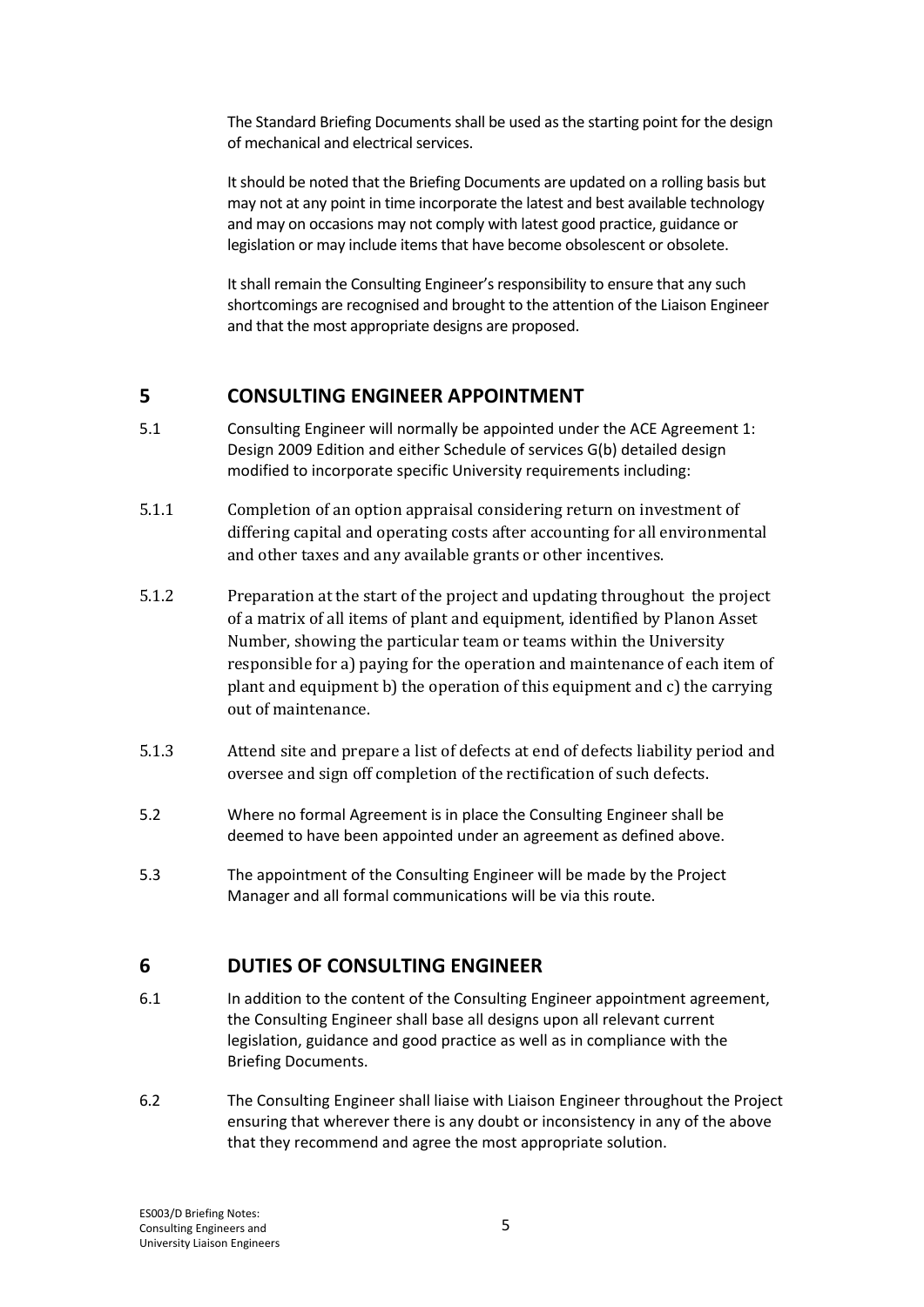- 6.3 Of particular importance will be to ensure that the completed Project includes mechanical and electrical building services that:
	- $\bullet$  Can be maintained in a safe, straightforward and energy and cost efficient way.
	- Ensure that it will be possible to readily comply with the University's Control of Contractors specifications. This is best achieved by avoiding specifying plant and equipment that can only be maintained by uniquely qualified maintenance contractors and avoiding closed protocol software.
	- Is consistent with the objectives of the University's Carbon Management Plan.
- 6.4 Liaison Review Meetings and Gateway Signoff

The Consulting Engineer shall agree and carry out regular design reviews with the University Liaison Engineer throughout allstages of the Project and in particular at each Gateway as defined in the Project or at the end of each stage of the ACE Agreement plus additional stages as outlined below for which they are appointed including:

- G2.1 Appraisal,
- G2.2 Strategic Briefing,
- G2.3 Outline Proposals,
- G2.4 Detailed Proposals,
- G2.5 Final Proposals,
- G2.6 Production Information,
- G2.7 Tender,
- G2.8.3 Examine Contractors and Subcontractors proposals,
- G2.8.11 Examine results of setting to work and regulation of installation,
- G2.8.13 Examination of documentary records, which shall include the final schedule of responsibilities described in clause 5.1.2 above.
- N/A End of Defects Liability inspection

The Consulting Engineer shall be responsible for arranging these meetings at the appropriate stages and in conjunction with design team meetings and allowing adequate time for the University Liaison Engineer to assess the design and proposals made, to give feedback and adequate time for any suggested changesto the design, specification etc, to be incorporated.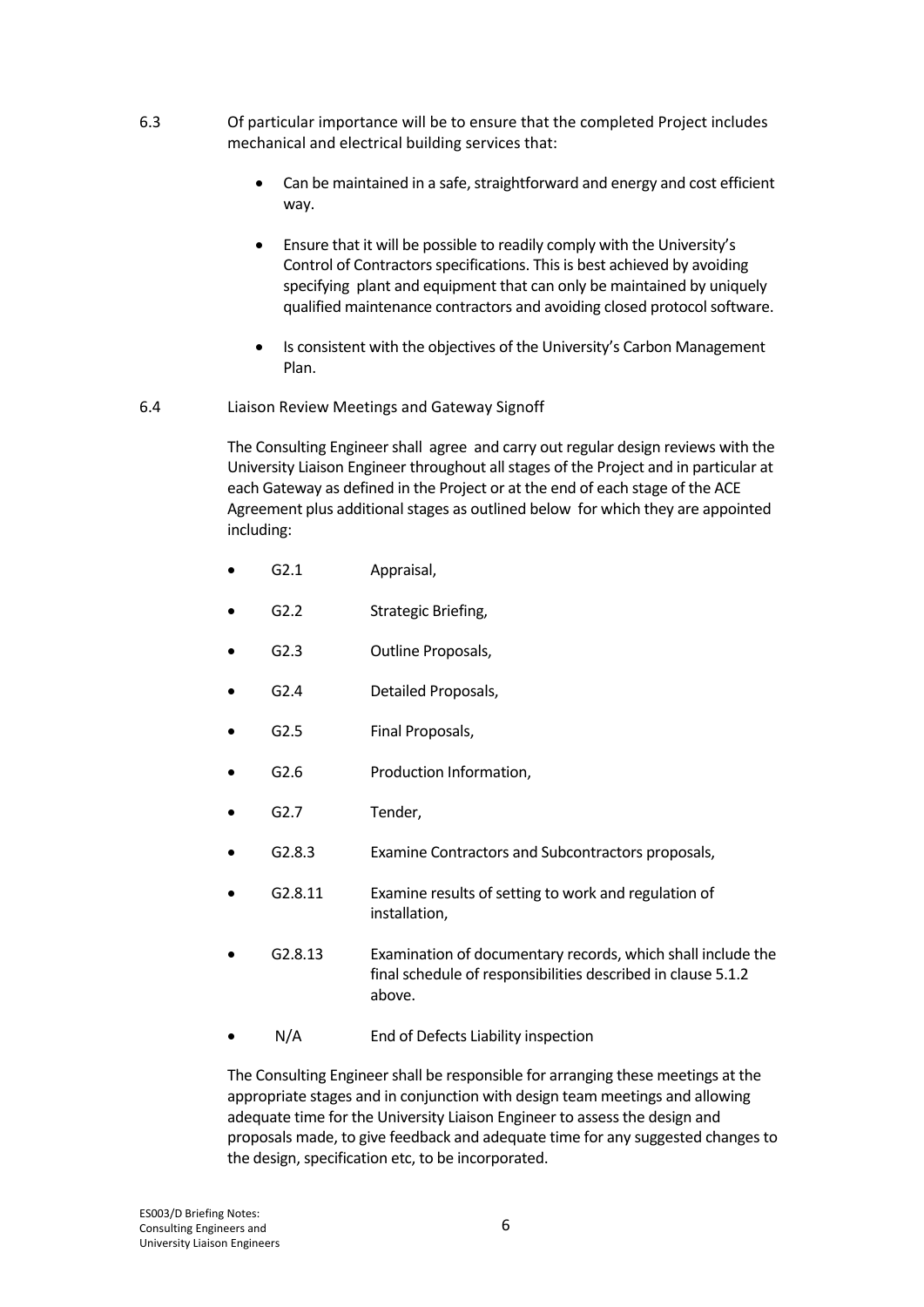6.5 The Consulting Engineer shall review with the University Liaison Engineer tender returns from contractors regarding any omissions and/or qualifications before submitting any recommendations on the acceptance of a tender.

> Once the Liaison Engineer issatisfied with the standard, this will be confirmed with the Project Manager, normally by signature on the Gateway Signoff Document.

## **7 EXISTING RECORDS AND INFORMATION**

As necessary to ensure the best possible design, the Liaison Engineer will assist the Consulting Engineer by facilitating access to relevant sources of information including but not limited to:

- 7.1 Future and existing building occupants and users
- 7.2 The University's Energy Manager
- 7.3 M&E Operations teams
- 7.4 The University's comprehensive energy metering system
- 7.5 Record O&M Manuals, safety files and record drawings
- 7.6 Any existing asbestos records
- 7.7 Any existing maintenance and testing information

The Consulting Engineer shall, however, retain responsibility for obtaining from these sources and elsewhere information and data relevant to the design of the mechanical and electrical installations on the project as required.

#### **8 FACILITATING ACCESS TO OPERATIONS TEAMS**

- 8.1 The Liaison Engineer will facilitate access to the Operations Teams, who will be able to provide input to the Project design in the following ways:
- 8.1.1 Providing permits, attendance etc to allow the Consulting Engineer access to carry out site investigations.
- 8.1.2 Providing access to details of and advising about existing installations, their condition and how best to operate them.
- 8.1.3 Issuing permits to work (where such permits are not operated by the contractor using his own systems) and in facilitating shutdowns, drain downs etc. and in reinstating services during the construction phase of the project.
- 8.1.4 Providing limited assistance in witnessing tests and commissioning carried out by the Contractors.